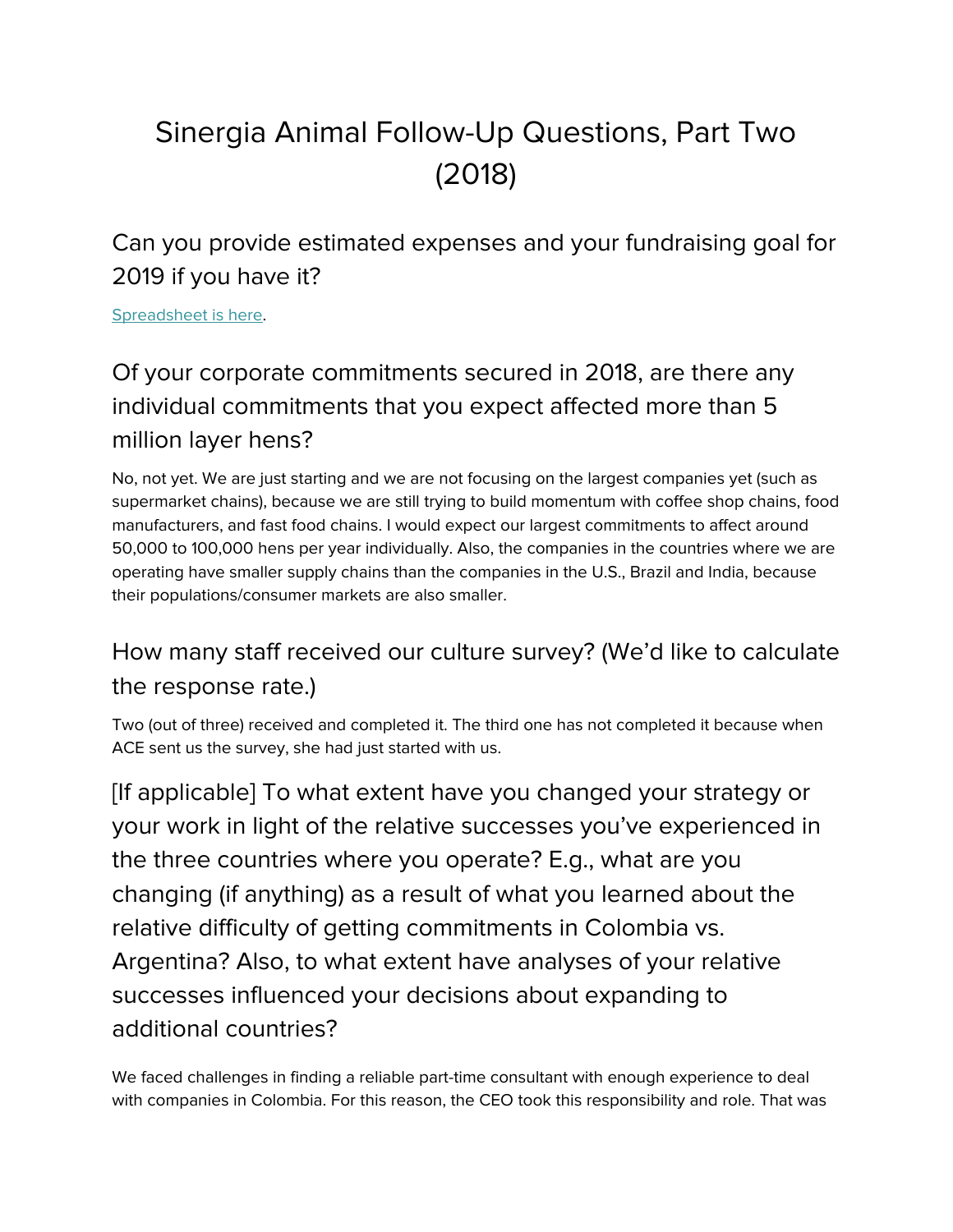a change of plans, but it gave us great results, as most of our commitments come from Colombia. Colombia is also an easier country because 30% of the national production is already cage-free. This is a temporary solution and we know we need to build a proper corporate outreach team in Colombia and we will do so when there is more funding to secure full-time campaigners.

In Chile and Argentina, we are improving our strategy. We came to the conclusion that our campaigns are not strong as they need to be, because companies are very resistant and around 98% of production is made in cages in both countries. So next year, we will do everything we can to double our budget for these two countries, have full-time consultants and more funds to make our campaigns more impactful in terms of social media, online petitions, direct actions, and media coverage. We also feel our campaigners need to be more prepared and knowledgeable, so we are currently investing much more time in training and meetings/talks. And we are also taking more time to talk to other grassroots organizations for them to join the movement and campaign with us.

We decided to expand to Thailand and Indonesia in Southeast Asia because we feel we were successful as the pioneers in cage-free campaigning in these three Latin American countries (Chile, Argentina and Colombia) and our talks with other groups and our own analysis suggest Thailand and Indonesia are promising markets, with responsive companies and a good number of multinational chains that already have policies in the U.S., Europe and Latin America. So, these policies could be expanded to Asia. These two countries were also chosen because they have the largest numbers of hens in the region.

In Thailand, around 40% of the national production is said to be cage-free, so we expect to be able to get very good results in our first year of work (like we did in Colombia, which has a similar production pattern). Also, two of the largest egg producers in Thailand already have cage-free pledges.

In Indonesia, we expect companies to be more resistant, like they are being in Chile and Argentina, so a larger share of the budget will be for Indonesia and we will do fewer campaigns in the first year (compared to the number of campaigns we launched in Argentina and Chile) to be sure they are impactful enough.

#### Given that the corporate pledges are not legally binding, how can we be sure that they meaningfully support improvements in farmed animal welfare?

That is something we are strongly concerned about and we want to make sure these reforms in corporate supply chains will be real and verifiable. Our current strategy is:

- We make clear to companies that we want annual reports
- We tell them we want to be able to visit their cage-free suppliers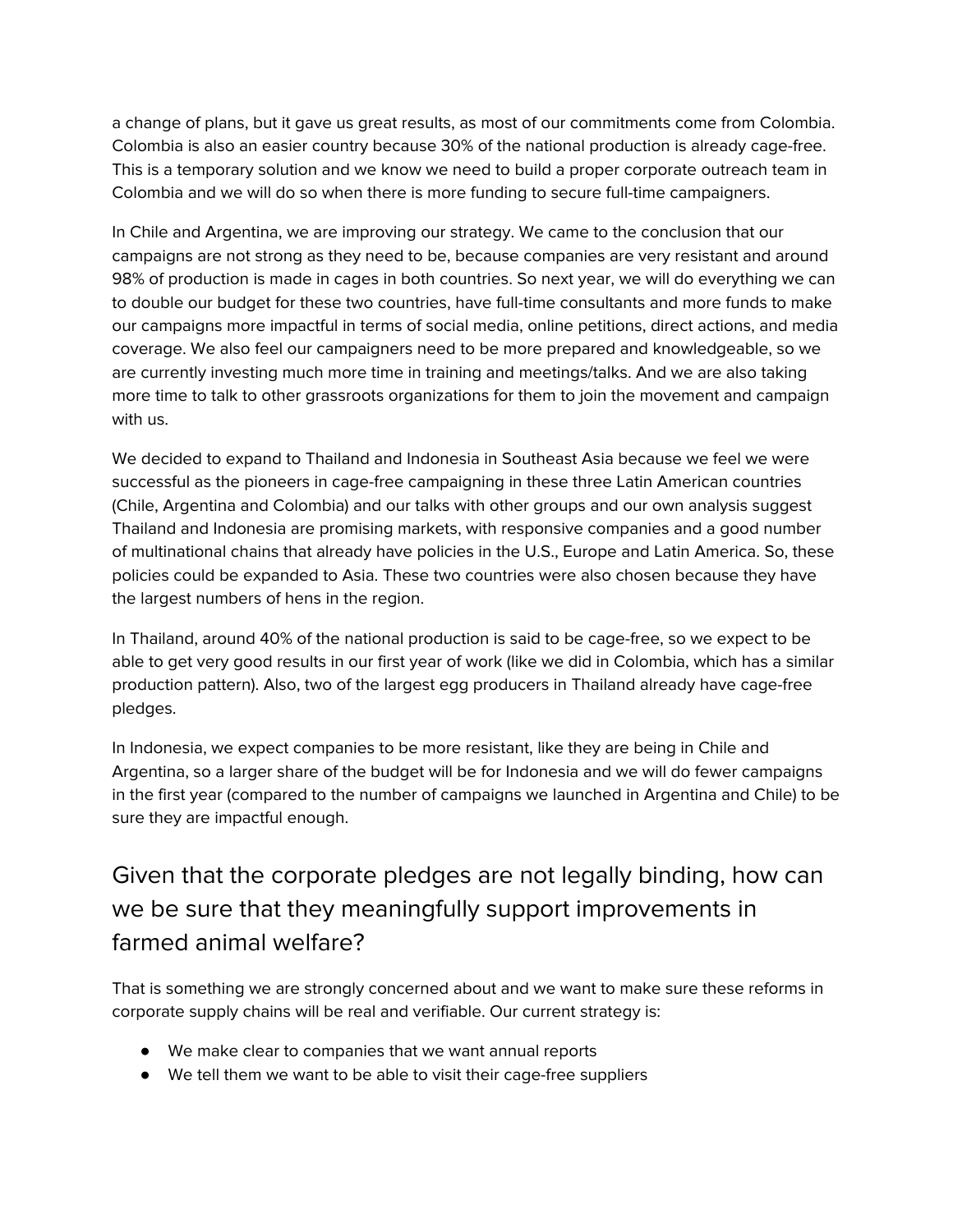● We strongly recommend certifications and independent audits

We have to wait a bit to see how this will evolve, as we are in the very initial stage of this work and the main goal now is to secure a good number of commitments. But, in the future, when implementation deadlines are closer, we will surely use public campaigns if needed when companies are not being transparent and committed enough about meeting their pledges. We also hope that when the market changes significantly, we will be able to push for legislation to ban the systems that are being phased out by companies.

### There are many more farmed fish than other species of farmed animals. Has Sinergia considered allocating more of their resources towards farmed fish advocacy?

Our organization was founded just one year ago and we have to be very focused in areas/species we can secure funding and for which there is great momentum (a lot of examples to follow) from other countries and organizations, to be able to deliver effective results and outcomes. Currently, laying hens are the species we focus the most for these two reasons, and also because they represent a very significant share of animals being farmed for food.

In the future, if we are able to secure funds and have proper resources to expand to other species, we would surely consider farmed fish. Especially because we are working in Chile, the world's second largest producer of farmed salmon. We are also deeply concerned about the problems related to trash-fishing in Peru.

How does the effectiveness of different programs vary in each country in which Sinergia works? Can you describe your strategy for choosing which countries to work in and which programs to pursue there?

We currently have just one program: cage-free corporate campaigns. As explained above, its effectiveness has varied in different countries. We are adapting to be better in the countries where we have been less effective.

Our strategy to choose Argentina, Chile, and Colombia was based on several criteria:

- Number of animals: We wanted to work against battery cages in egg production because science shows animals suffer a lot in these systems and egg production is responsible for a very large share of animals being farmed.
- Funding: We were able to secure funding to carry out this work effectively.
- Momentum: There is good momentum already in other Latin American countries (Brazil and Mexico).